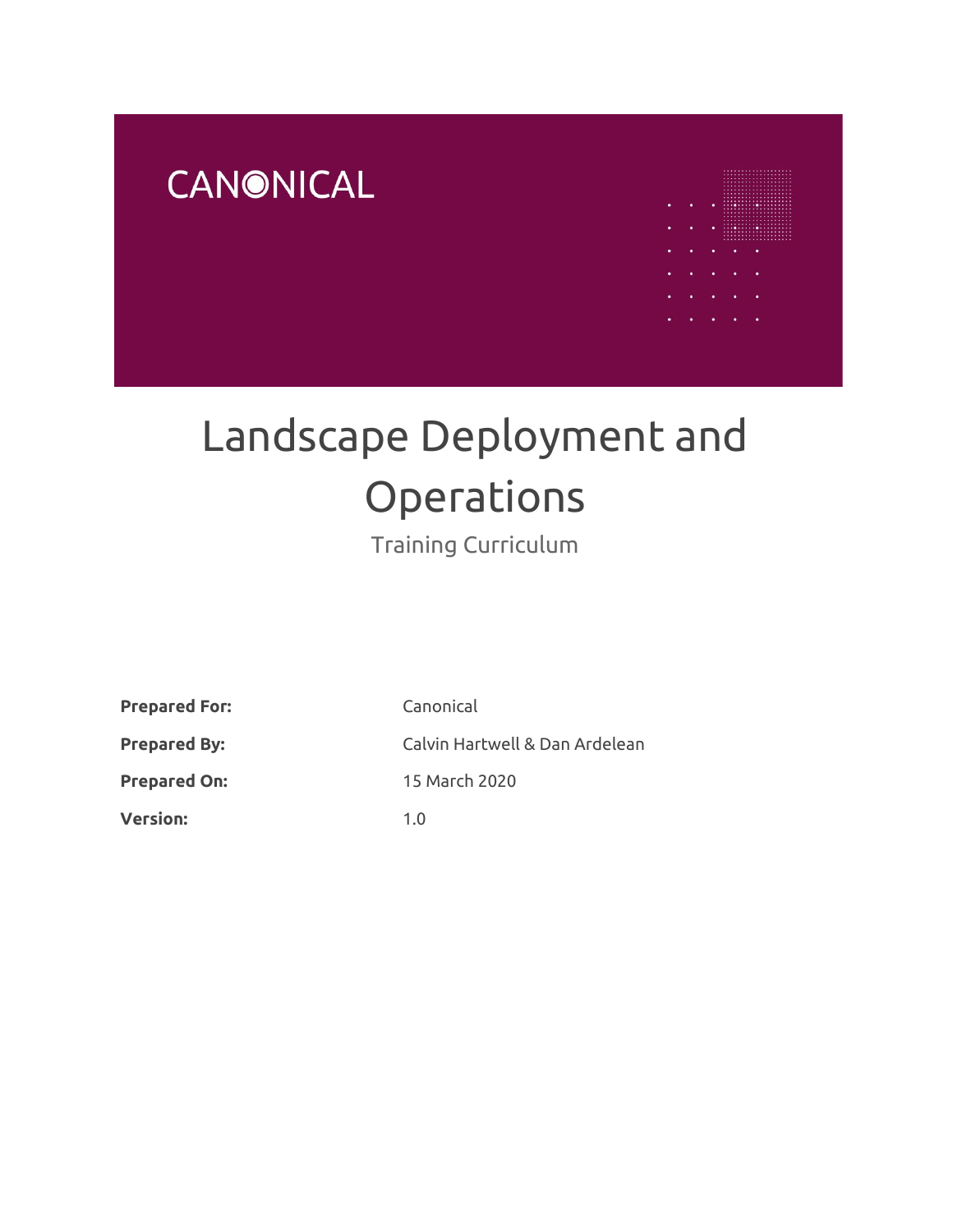## **Introduction & Scope**

This course is intended to enable its attendees to learn how to deploy, administer and operate Landscape. The target audience is system administrators, DevOps engineers, and infrastructure operators. The focal points of the curriculum are understanding landscape components, installing and configuring them, as well as ongoing Landscape operations for physical and virtual machines (KVM). Each section contains a theory session (Presentation by Instructor) followed immediately by a practical lab. The practical lab introduces a series of core competencies for the section and the student will sign off on successful completion of each lab. By combining the theoretical background with hands-on exercises, the course encourages better assimilation of the material and deeper understanding. Finally, the students will be provided with complete step-by-step documentation, ensuring that the material is readily available for future review.

The duration of the course is two days.

# **Agenda**

## 1. Landscape Administration

- Overview & Features
- SaaS offering
- Private Landscape
- Machine Prerequisites
- Deployment with Juju
- Manual Deployment
- Changing Configuration Options
- Landscape Role-based access control (RBAC)
- Upgrading Landscape
- Monitoring Landscape
- Landscape Database & Backup

## 2. Landscape Operations for Ubuntu

- Registering a new Ubuntu Host
- Dashboard, Computers Inventory View, Host View, Hardware View, Comments & Tags
- Package Management & Repositories
- Remotely Applying Patches and managing packages
- Remote Power Options and Scripts